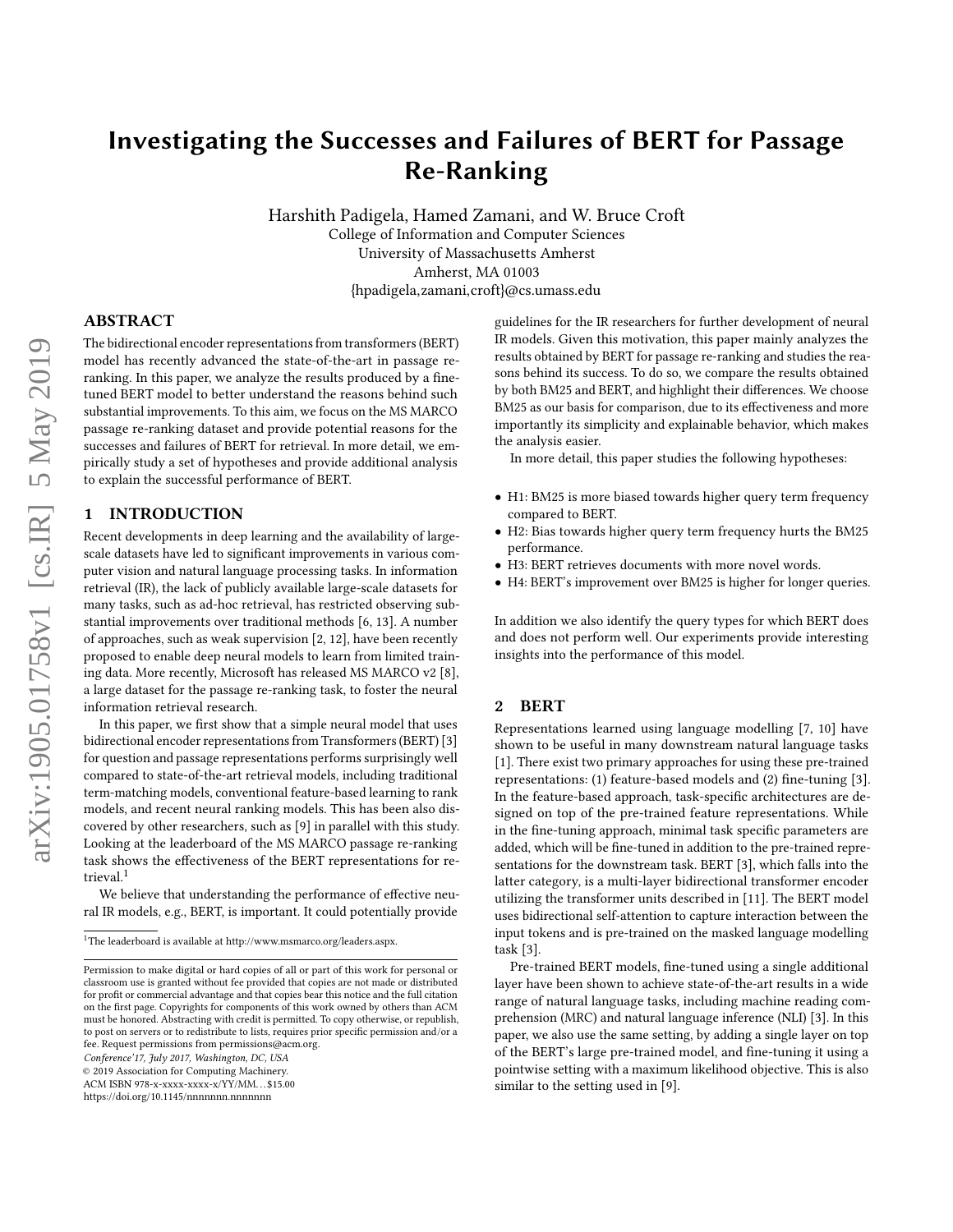# 3 EMPIRICAL ANALYSIS

### 3.1 Data

We consider the MS MARCO dataset for passage re-ranking [\[8\]](#page-4-4) in our analysis. The MS MARCO dataset is generated using queries sampled from the Bing's query logs and corresponding relevant passages marked by human assessors. It is notable that the relevance judgments provided by the MS MARCO dataset are different from the traditional TREC-style relevance judgments. They utilized the information that the human assessors provided for the machine reading comprehension data. This means that a marked passage is a true positive/relevant, however an unmarked passage may not be a true negative. For every query, a set of top 1000 candidate passages are extracted using BM25 for re-ranking. Since the original relevant documents were picked from a set of 10 candidate documents chosen by the Bing's ranking stack, the relevant passages might not be present in the 1000 passages chosen by BM25.

The training set consists of approximately 400 million tuples of query, relevant passage, and non-relevant passage. The development set contains 6,980 queries with their corresponding set of 1,000 candidate passages. On average, each query has one relevant passage. Around 1242 queries have no marked relevant passages. We primarily focus our analysis only on the 5738 queries in the development set that have at least one relevant passage.

#### 3.2 Experimental Setup

We use BERT and BM25 for our analysis and comparison. We used the BERT large model trained on MS MARCO. The training setup is similar to the one described in [\[9\]](#page-4-6). For BM25 relevance matching we indexed all the passages using Elasticsearch [\[4\]](#page-4-11) with the default analyzer and default parameters of  $b = 0.75$  and  $k1 = 1.2$ . Since most queries have only 1 relevant document, we use mean reciprocal rank of the top 10 retrieved passages (MRR@10) as our main retrieval metric, which is also suggested by MS MARCO [\[8\]](#page-4-4).[2](#page-1-0)

#### 3.3 Results and Discussion

The performance of various models on the entire development and evaluation (test) sets of MS MARCO are shown in Table [1.](#page-1-1) We can see that the BERT model which was originally trained on the masked language modelling (MLM) task [\[3\]](#page-4-5) and further fine-tuned using a pointwise training on the MS MARCO data, outperforms the existing traditional retrieval models and recent neural ranking models by a large margin. In order to understand these improvements, we look into the BERT's and the BM25's performances on the development set.<sup>[3](#page-1-2)</sup>

In the following, we study a set of hypotheses and provide empirical evidence to either validate or invalidate them.

Hypothesis I: BM25 is more biased towards higher query term frequency compared to BERT. We hypothesize that in many queries the top results from BM25 were just the passages that contain multiple repetitions of query words without actually conveying any useful information, which is not the case for BERT.

<span id="page-1-2"></span> $3$ Note that the evaluation set is not publicly accessible.

<span id="page-1-1"></span>Table 1: MRR@10 percentage from the MS MARCO [leaderboard.](http://www.msmarco.org/leaders.aspx)

| Model                              | Eval  | Dev   |
|------------------------------------|-------|-------|
| <b>BM25</b>                        | 16.49 | 16.70 |
| BM25 (ours)                        |       | 17.67 |
| Feature-based LeToR: with RankSVM  | 19.05 | 19.47 |
| Neural Kernel Match IR (KNRM)      | 19.82 | 21.84 |
| Neural Kernel Match IR (Conv-KNRM) | 27.12 | 29.02 |
| IRNet (Deep CNN/IR Hybrid Network) | 28.06 | 27.80 |
| <b>BERT</b> + Small Training       | 35.87 | 36.53 |

<span id="page-1-3"></span>Table 2: Average MRR and # of queries (in parenthesis) for ranges of FQT.

| <b>FOT</b>                 | [0, 0.1)                        | [0.1, 0.15)                      | [0.15, 0.2)                      | [0.2, 0.25)                     | [0.25, 1]                       |
|----------------------------|---------------------------------|----------------------------------|----------------------------------|---------------------------------|---------------------------------|
| <b>BM25</b><br><b>BERT</b> | 0.29<br>(349)<br>0.48<br>(1240) | 0.23<br>(1163)<br>0.47<br>(2061) | 0.22<br>(1565)<br>0.42<br>(1441) | 0.20<br>(1316)<br>0.38<br>(652) | 0.19<br>(1345)<br>0.40<br>(344) |

To validate this hypothesis, we calculate the fraction of query tokens (FOT) as follows: For each query, we take the top  $k$  results, remove stopwords and punctuations, and calculate the fraction of query tokens in the remaining tokens. If  $d_1, d_2, \dots, d_k$  are the set of results for a query  $q$  without stopwords and punctuation, then,

$$
FQT(q) = \frac{1}{k} \sum_{i=1}^{k} \frac{N(d_i, q)}{|d_i|}
$$
 (1)

where  $N(d_i, q)$  denotes the number of occurrences of query tokens<br>*a* in the document *d*. We limit *k* to a maximum of 10  $q$  in the document  $d_i$ . We limit  $k$  to a maximum of 10.

We find that the FQT average across queries is 0.2 for BM25 and 0.147 for BERT. In 95.96% of the queries BM25 has a higher FQT value than BERT. These results validate our first hypothesis, saying that BM25 has a higher bias towards query term frequency in document matches, compared to BERT. An example can be seen in Table [5](#page-3-0) Query [1](#page-3-1)

Hypothesis II: Bias towards higher query term frequency hurts the BM25 performance. We hypothesize that the bias towards query term frequency affects the BM25 performance significantly, compared to BERT.

To investigate this, we see how MRR changes across different ranges of FQT. The FQT range of [0,1] is split into 5 buckets and the average MRR value and the number of queries in each bucket is shown in Table [2.](#page-1-3) As FQT value increases, we can see that the MRR value decreases in both BERT and BM25. Because of BM25's bias towards high FQT (validated by Hypothesis I and also evident by the number of queries), we can see the decrease in MRR (as we go from the lowest to highest FQT buckets) is more prominent for BM25 (34.5%) than BERT (16.7%). The signed t-test for measuring the difference between two pairs of data, applied on difference between FQT values of BM25 and BERT yields a p-value of 0.0, indicating statistically significant difference between the FQT values.

Hypothesis III: BERT retrieves documents with more novel words. Since the recent neural models trained on the language modeling task have been shown to capture semantic similarities,

<span id="page-1-0"></span> $^2$ Due to the incomplete judgments, recall-oriented metrics such as mean average precision (MAP), are not suitable for this dataset.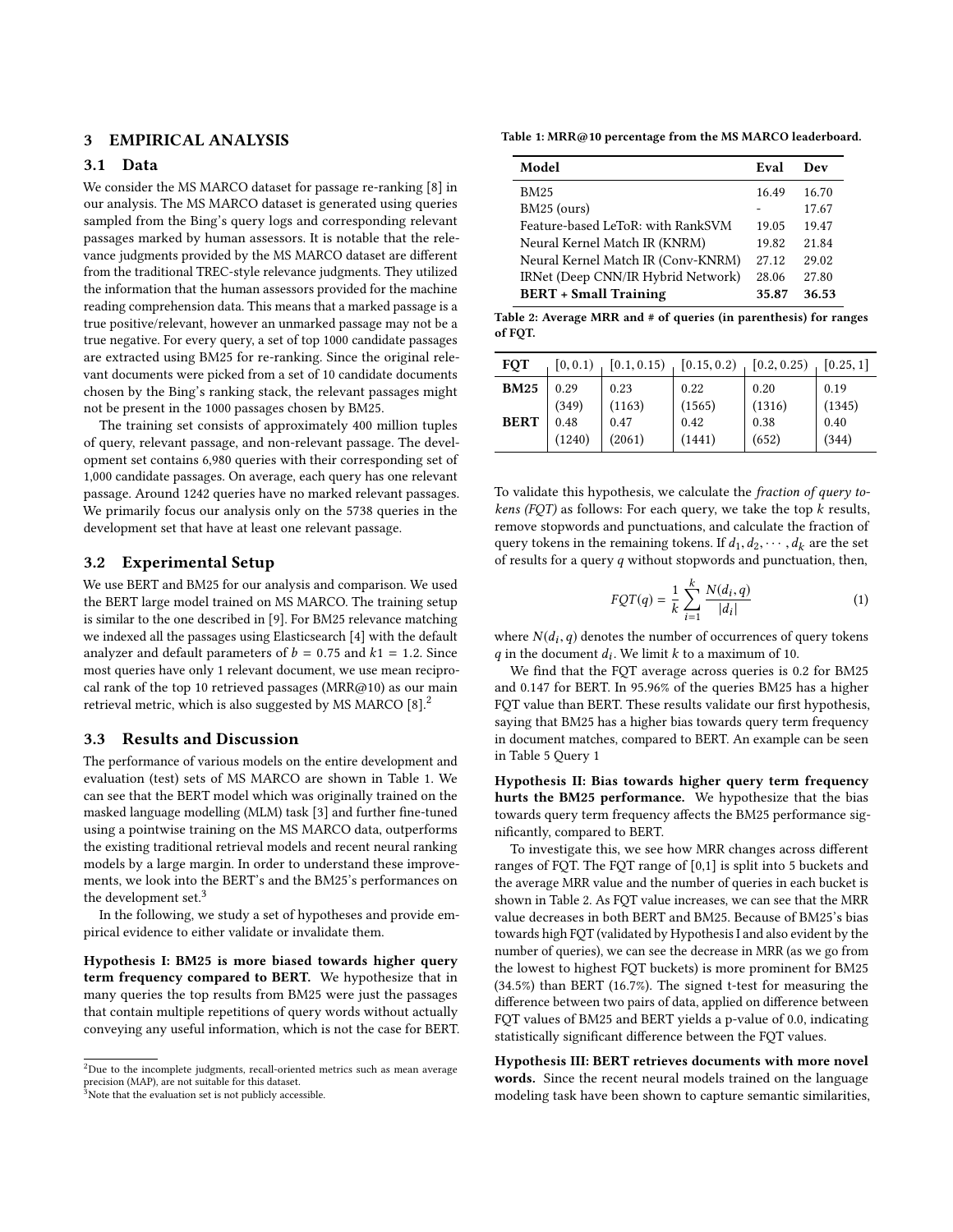<span id="page-2-0"></span>Table 3: Average MRR with respect to query length (L).

| <b>BM25</b>   0.27   0.23   0.22   0.22   0.23   0.19   0.21   0.17   0.18 |  |  |  |  |  |
|----------------------------------------------------------------------------|--|--|--|--|--|
| <b>BERT</b>   0.56   0.46   0.48   0.45   0.46   0.42   0.40   0.38   0.34 |  |  |  |  |  |

<span id="page-2-2"></span>Table 4: Average MUR with respect to the different cut-off values (i).

|                                                             |  |  | $\begin{array}{ccccccc} & 3 & & 4 & & 5 & & 6 \end{array}$ |  |  |  |
|-------------------------------------------------------------|--|--|------------------------------------------------------------|--|--|--|
| <b>Avg.</b> 0.17 0.45 0.77 1.1 1.44 1.78 2.13 2.46 2.8 3.12 |  |  |                                                            |  |  |  |

we hypothesize that BERT can retrieve results with more novel words, compared to BM25. To validate this, we calculate the fraction of novel terms (FNT) as follows. Let  $d_1, d_2, \cdots, d_k$  be the results for a query  $q$ , which are stripped of stopwords and punctuation. Then

$$
FNT(q) = \frac{1}{k} \sum_{i=1}^{k} \frac{N'(d_i, q)}{U(d_i)}
$$
 (2)

where  $U(d_i)$  gives the number of unique terms in document  $d_i$  and  $N'(d_i, q)$  gives the number of unique terms in document  $d_i$  which<br>are not present in the query q. We limit k to a maximum of 10 are not present in the query  $q$ . We limit  $k$  to a maximum of 10. We find that the FNT average across queries is 0.88 for BM25 and 0.9 for BERT. In <sup>85</sup>.85% of queries BERT has a higher FNT value than BM25. The signed t-test on the difference between FNT values of BERT and BM25 yields a p-value of 0.0, indicating statistically significant difference between the FNT values. This validates our hypothesis that BERT retrieves documents with more novel words than BM25.

Hypothesis IV: BERT′ s improvement over BM25 is higher for longer queries. Since the BERT model is designed to learn context-aware word representations, we hypothesize that its improvements for longer queries, which generally provide richer context, are more significant. To validate this hypothesis, we calculate the average MRR per query length for both BERT and BM25, shown in Table [3.](#page-2-0) We can see that BERT performs significantly better than BM25 across all query lengths. But as the query length increases from 2 to 10, the performance of both BM25 and BERT generally decreases, and this decrease is more prominent for BERT (39%) compared to BM25 (33%), indicating its higher sensitivity to query length than BM25. The MRR difference between BERT and BM25 also decreases from 0.29 to 0.16 as query length increases from 2 to 10, which indicates that our fourth hypothesis is incorrect and that BERT's improvement is lower for longer queries. Interestingly, BERT performs surprisingly well for very short queries compared to longer ones. The reason might be that BERT is not successful at capturing the query context properly for long queries. This can be also observed from the examples, such as Queries [3,](#page-3-2) [4](#page-3-3) in Table [5.](#page-3-0)

#### 3.4 Result Analysis

We conduct various analyses to understand the similarities and differences between BM25 and BERT. We discuss them below.

Per Query Analysis. We analyze the per query performance of BERT compared to BM25. Figure [1](#page-2-1) plots ∆MRR per query (i.e.,  $MRR_{BERT} - MRR_{BM25}$ , which are sorted in descending order. As depicted in the figure, in 3257 questions (57% out of 5738) BERT has

<span id="page-2-1"></span>

Figure 1: MRRBERT − MRRBM25 on MSMarco Dev set.

a better performance compared to BM25 and in 690 questions (12%) BM25 performs better than BERT. For <sup>525</sup> (9%) queries ∆MRR is equal to 1, meaning that a relevant answer is retrieved by BERT as the first ranked passage, however, no relevant answer is retrieved by BM25 in the top 10 result list. For 1791 queries, both BERT and BM25 perform similarly.

This experiments show that BERT not only performs better than BM25 (on average), but it also performs more accurately for substantially more queries.

Similarity between the BERT's and the BM25's result lists. To measure the similarity between the results of BERT and BM25, we calculate the following metric, MUR - matches upto result.  $MUR(i, q)$  for a query q measures the number of matches in the top i results of BERT and BM25. We can see the average MUR for each  $i \in [1, 10]$  in Table [4](#page-2-2) which indicates the low extent of similarity between BERT and BM25. The number of matches increases linearly with <sup>i</sup> with slope of about <sup>0</sup>.<sup>33</sup> and intercept around -0.21, indicating a consistent linear relationship between BERT and BM25.

Comparison by answer type. In order to understand the performance of these models across different types of questions, we classify questions based on the lexical answer type. We use the rule-based answer type classifier<sup>[4](#page-2-3)</sup> inspired by [\[5\]](#page-4-12) to extract answer types. We classify questions based on 6 answer types, namely abbreviation, location, description, human, numerical and entity. The average MRR across these 6 types for 4105 queries (having a valid answer type) is shown in Table [6.](#page-3-4) We can see that while BERT has highest MRR on abbreviation type questions, BM25 has its lowest MRR on them. Note that BERT seems to have its lowest performance on numerical and entity type questions.

Comparison using query starting ngrams: Here we look at the most frequent bigrams with which the queries start. The idea is that looking at the starting ngrams can help us understand the type of queries. We extract the most frequent 15 bigrams and compute the average MRR using BERT for each of them. The result is shown in Figure [2.](#page-3-5) We can see that the bigrams corresponding to numeric type questions, such as "how much" and "how long", as well as location type questions like "what county / where is" and entity type questions, such as "what type" have a low MRR. This is consistent with our observations in the previous experiment (see Table [6\)](#page-3-4).

Semantic similarity: Being trained on a language modeling task, we expect BERT to capture various semantic relationships. While in some cases these help in arriving at the right answer sometimes

<span id="page-2-3"></span> $^4$ <https://github.com/superscriptjs/qtypes>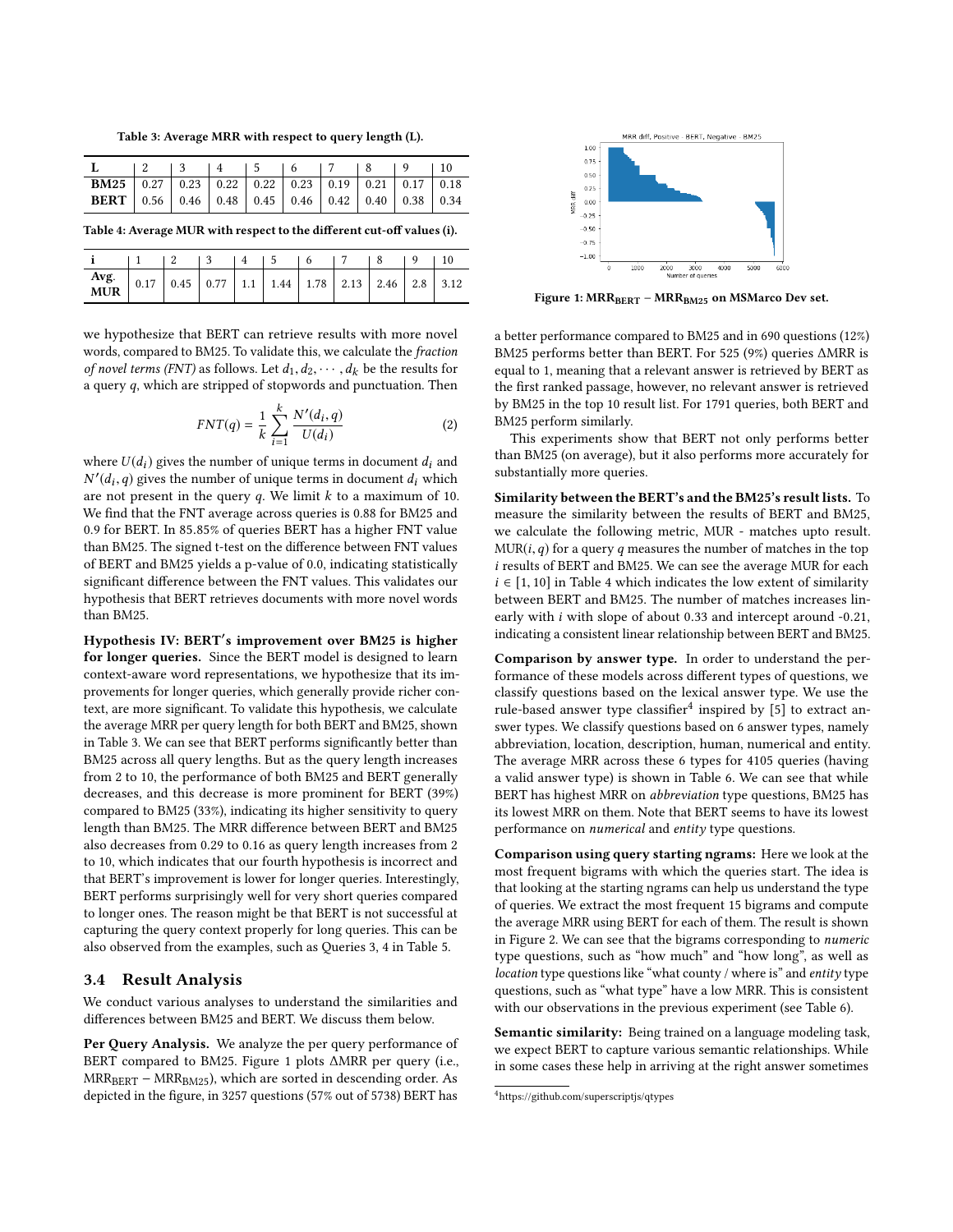Table 5: Sample queries for comparison. (W) - incorrect and (C) - correct result.

<span id="page-3-6"></span><span id="page-3-1"></span>

| ID | Query                                                      | <b>BM25/BERT/Relevant passage</b>                                                                                                                                                                                                                  | Comparison               |
|----|------------------------------------------------------------|----------------------------------------------------------------------------------------------------------------------------------------------------------------------------------------------------------------------------------------------------|--------------------------|
|    | what is the nationality                                    | BM25: Users found this page by searching for 1 is african american a nationality<br>2 african american nationality 3 is black a nationality nationality african<br>BERT: Nationality is the legal relationship between a person and a nation state | $BM25(W)$ vs<br>BERT(C)  |
|    | confident man definition                                   | BM25: definition of suave is someone smooth confident  usually describing a man<br>BERT: definition of a confidence man is someone who gets a victim to trust them<br>before taking their money or property, a con man                             | $BM25(W)$ vs<br>BERT(C)  |
| 3  | where can a plasma mem-<br>brane be found in a cell        | BERT: The Plasma membrane is found in both the animal cell and plant cell<br>Rel: The plasma membrane is the border between the interior and exterior of a cell                                                                                    | BERT(W) vs<br>Relevant   |
|    | telephone number for amazon<br>fire stick customer service | BERT: Customer Service 1 866 216 1072.  1 Thank you for calling Amazon.com<br>customer service for quality assurance and training<br>Rel:  for more information contact amazon fire stick support number 1 8447451521                              | $BERT(W)$ vs<br>Relevant |
| 5  | another name for reaper                                    | BERT: Reaper orginally known as Gabriel Reyes is a mercenary is antagonist  in<br>videogame Overwatch. He is voiced by Keith Ferguson who also played Lord Hater<br>Rel:  similar words for the term reaper. harvester reaper                      | BERT(W) vs<br>Relevant   |

<span id="page-3-4"></span><span id="page-3-3"></span><span id="page-3-2"></span><span id="page-3-0"></span>Table 6: Average MRR values for answer types. Sorted by ∆MRR.

| <b>Type</b> | ABBR | LOC  | DESC <sub>1</sub> | HUM  | <b>NUM</b> | <b>ENTY</b> |
|-------------|------|------|-------------------|------|------------|-------------|
| # queries   | q    | 493  | 1887              | 455  | 933        | 328         |
| <b>BM25</b> | 0.17 | 0.25 | 0.19              | 0.23 | 0.19       | 0.21        |
| <b>BERT</b> | 0.59 | 0.50 | 0.43              | 0.46 | 0.40       | 0.41        |

<span id="page-3-5"></span>

Figure 2: Average MRR of Frequent Bigrams.

they can also lead to incorrect answers. We will discuss two such examples below. In question [2](#page-3-6) of Table [5,](#page-3-0) BERT captures similarity between the word "confident" in query and "confidence" in the passage, which helps it arrive at the right answer. This can be seen by visualizing the attention values between query and document words as shown in Figure [3.](#page-3-7) Similarly in Example [5](#page-3-0) of Table [5,](#page-3-0) the question asks for another name for word "reaper", which in this context means synonyms for the word "reaper". However, BERT relates name to a character name reaper (see attention map [4\)](#page-3-8). This leads to an incorrect answer.

<span id="page-3-7"></span>

Figure 3: Attention map of head 14 from BERT layer 16.

<span id="page-3-8"></span>

Figure 4: Attention map of head 4 from BERT layer 23.

## 4 CONCLUSIONS AND FUTURE WORK

BERT performs surprisingly well for a passage re-ranking task. In this paper, we provide empirical analysis to understand the performance of BERT and how its results are different from a typical retrieval model, e.g., BM25. We showed that BM25 is more biased towards high query term frequency and this bias hurts its performance. We demonstrated that, as expected, BERT retrieves passages with more novel words. Surprisingly, we found out that BERT is failing at capturing the query context for long queries. Our analysis also suggested that BERT is relatively successful in answering abbreviation answer type questions and relatively poor at numerical and entity type questions.

Although BERT substantially outperforms state-of-the-art models for passage retrieval, it is still far away from a perfect retrieval performance. We believe that future work investigating the relevance preferences captured by BERT across various query types